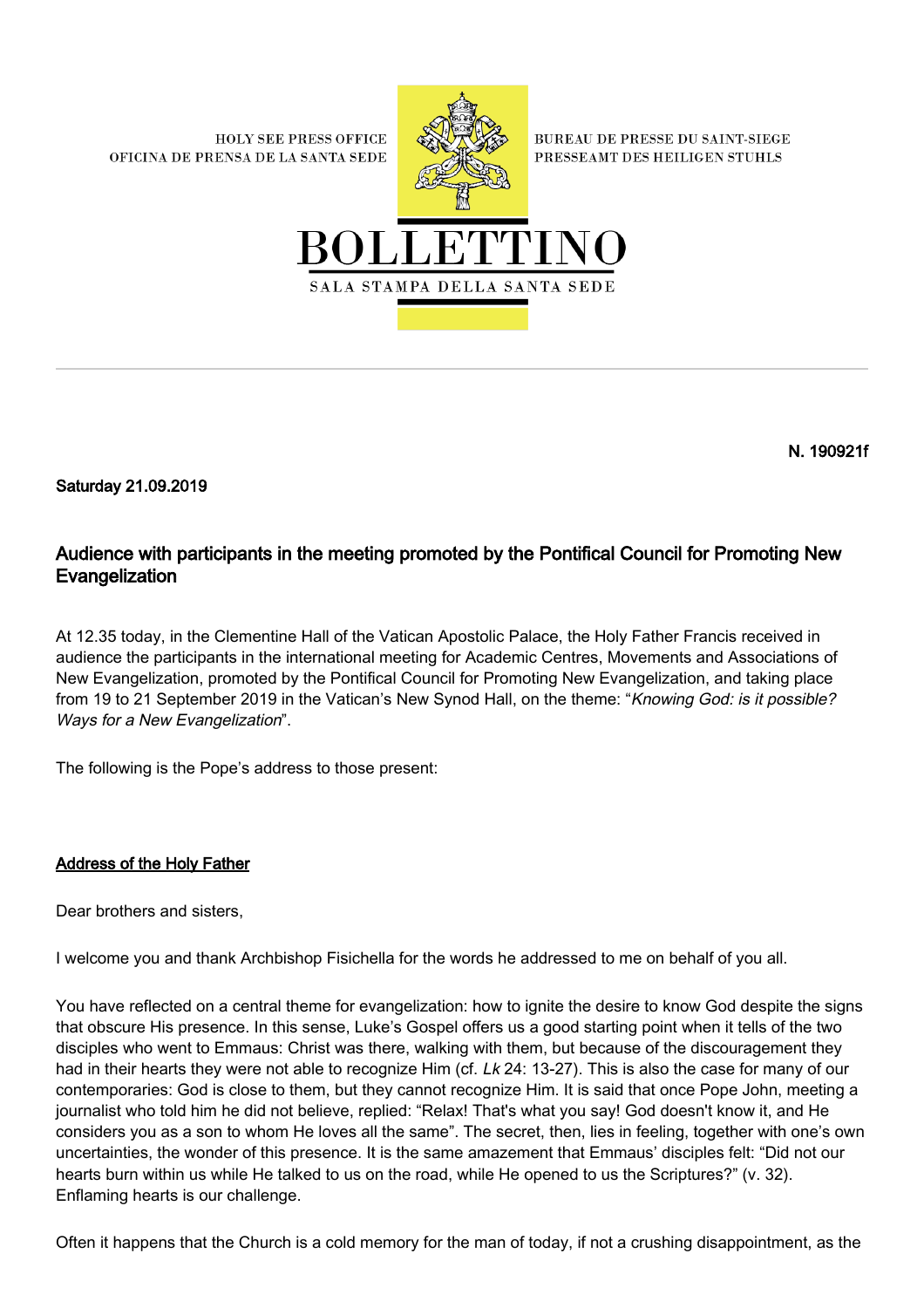story of Jesus had been for the disciples of Emmaus. Many, especially in the West, have the impression of a Church that does not understand them and is far from their needs. Some, then, who would like to follow the nonevangelical logic of relevance, judge the Church too weak in relation to the world, while others still see it as too powerful in comparison with the great poverties of the world. I would say that it is right to be concerned, but above all to be engaged, when one perceives a *worldly* Church – that is, one that follows the criteria of success of the world and forgets that she exists to proclaim not herself, but Jesus. A Church worried about defending her good name, who struggles to renounce what is not essential, no longer feels the passion of bringing the Gospel into today's world. And it ends up being a beautiful museum piece rather than the simple and joyful home of the Father. Ah, the temptation of museums! And also of conceiving of the living tradition of the Church like a museum, to conserve things so that they are all in their place: "I am Catholic because … I have digested Denzinger [Enchiridion symbolorum, definitionum et declarationum de rebus fidei et morum], let's be clear.

Yet there are many children whom the Father wishes to make "feel at home"; they are our brothers and sisters who, while benefiting from many technical achievements, live absorbed by the vortex of great frenzy. And while they are carrying deep wounds inside and struggling to find a stable job, they find themselves surrounded by an external well-being that anesthetizes them within, and distracts them from courageous choices. How many people close to us live always in a hurry, as slaves to what should help them to feel better, and forget the taste of life: the beauty of a large and generous family, which fills the day and night but expands the heart, the brightness that is in the eyes of children, that no smartphone can give, the joy of simple things, the serenity that gives prayer. What our brothers and sisters often ask of us, perhaps without being able to ask the question, corresponds to their deepest needs: to love and be loved, to be accepted for what one is, to find peace of heart and a joy that is more lasting than entertainment.

We have experienced all this in one word, indeed in one person, Jesus. We who, though fragile and sinful, have been inundated by the river in full flow that is God's goodness, have this mission: to encounter our contemporaries so as to make His love known to them. Not so much by teaching, never by judging, but by being travelling companions. Like the deacon Philip, who – the Acts of the Apostles tell us – stood up, set out, ran towards the Ethiopian people and, as a friend, sat down beside them, entering into dialogue with the man who had a great desire for God in the midst of many doubts (cf. Acts 8: 26-40). How important it is to feel challenged by the questions of the men and women of today! Without pretending to have immediate answers and without giving pre-packaged answers, but sharing words of life, not aimed at making proselytes, but at leaving room for the creative force of the Holy Spirit, Who frees the heart from the slavery that oppresses and renews it. Transmitting God, then, is not talking about God, it is not justifying His existence: even the devil knows that God exists! To proclaim the Lord is to witness to the joy of knowing Him, it is to help live the beauty of encountering Him. God is not the answer to an intellectual curiosity or to a commitment of the will, but an experience of love, called to become a story of love. Because - it is true first of all for us – once we have met the living God, we must look for Him again. The mystery of God is never exhausted, it is as immense as His love.

"God is love" (1 Jn 4: 8), says the Scripture. He uses the verb "to be" because God is like this, He does not vary according to how we behave: He is unconditional love, He does not change, despite all the things we do. As the Psalm says: "His love is for ever". (Psalm 136.1). It is love that is not consumed, as in the scene of the burning bush when God, revealing His name for the first time, also used the verb "to be": "I am who I am!" (Ex 3: 14). How beautiful it is to announce this faithful God, a fire that is not consumed, to our brothers and sisters who live in tepidness because the first enthusiasm has cooled. How beautiful it is to say to them: "Jesus Christ loves you, He gave His life to save you, and now He is living at your side every day" (Apostolic Exhortation Evangelii gaudium, 164).

In the light of this kerygma the life of faith develops, which is not a complicated construction made up of many bricks to be put together, but the ever new discovery of the "fundamental nucleus", the beating "heart of the Gospel … the beauty of the saving love of God made manifest in Jesus Christ Who died and rose from the dead" (ibid., 36). The Christian life is always renewed with this first proclamation. I would like to reiterate before you that "the first proclamation is called 'first' not because it exists at the beginning and can then be forgotten or replaced by other more important things. It is first in a qualitative sense because it is the principal proclamation, the one which we must hear again and again in different ways, the one which we must announce one way or another throughout the process of catechesis, at every level and moment" (*ibid.*, 164). Otherwise, there is a